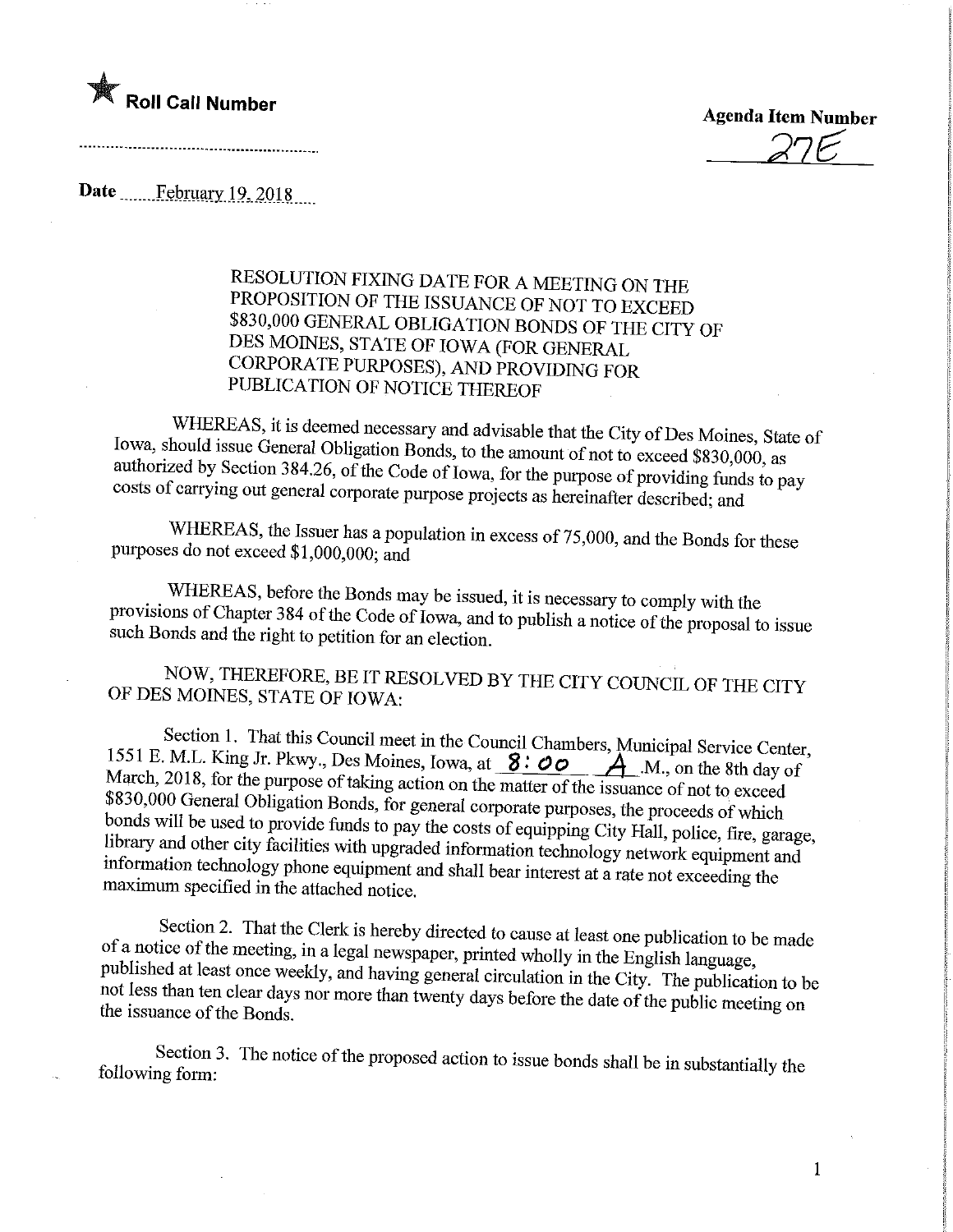

. A construction of the construction of the construction of the construction of the construction of the construction of the construction of the construction of the construction of the construction of the construction of th

Date....... Jebmary.19,2018,

(To be published on or before: February 23, 2018)

NOTICE OF MEETING OF THE CITY COUNCIL OF THE CITY OF DES MOINES, STATE OF IOWA, ON THE MATTER OF THE PROPOSED ISSUANCE OF NOT TO EXCEED \$830,000 GENERAL OBLIGATION BONDS OF THE CITY (FOR GENERAL CORPORATE PURPOSES), AND THE HEARING ON THE ISSUANCE THEREOF

PUBLIC NOTICE is hereby given that the City Council of the City of Des Moines, State of Iowa, will hold a public hearing on the 8th day of March, 2018, at  $8.8^\circ \text{°}$   $\mathcal{A}$  -M., in the Council Chambers, Municipal Service Center, 1551 E. M.L. King Jr. Pkwy., Des Moines, Iowa, at which meeting the Council proposes to take additional action for the issuance of not to exceed \$830,000 General Obligation Bonds, for general corporate purposes, bearing interest at a rate of not to exceed nine (9%) per centum per annum, the Bonds to be issued to provide funds to pay the costs of equipping City Hall, police, fire, garage, library and other city facilities with upgraded information technology network equipment and information technology phone equipment.

At any time before the date of the meeting, a petition, asking that the question of issuing such Bonds be submitted to the legal voters of the City, may be filed with the Clerk of the City in the manner provided by Section 362.4 of the Code of Iowa, pursuant to the provisions of Section 384.26 of the Code of Iowa.

At the above meeting the Council shall receive oral or written objections from any resident or property owner of the City to the above action. After all objections have been received and considered, the Council will at the meeting or at any adjournment thereof, take additional action for the issuance of the Bonds or will abandon the proposal to issue said Bonds.

This notice is given by order of the City Council of the City of Des Moines, State of Iowa, as provided by Section 384.26 of the Code of Iowa.

Dated this  $/4\pi$  day of  $F$   $b$  may 1. 2018.

DIANE RAUH

City Clerk, City of Des Moines, State of Iowa

(End of Notice)